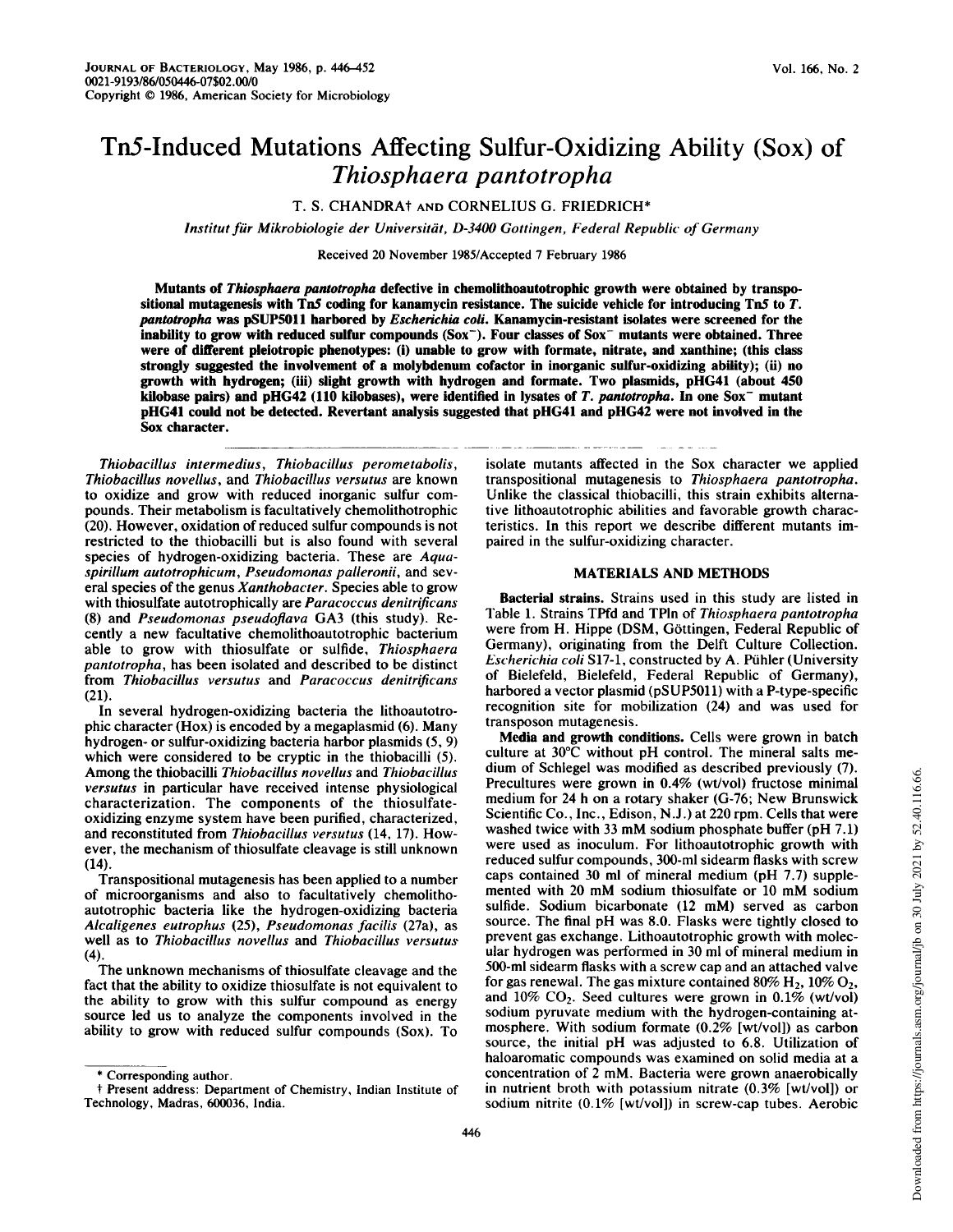| Species and strain                            | Relevant phenotype <sup><i>e</i></sup><br>Reference or source                        |                                    |
|-----------------------------------------------|--------------------------------------------------------------------------------------|------------------------------------|
| Thiosphaera pantotropha                       |                                                                                      |                                    |
| GB17                                          | $Sox^+$ Hox <sup>+</sup> Fox <sup>+</sup> Arg <sup>-</sup> Kan <sup>s</sup>          | L. Robertson, Delft                |
| <b>TPfd</b>                                   | $Sox$ Hox $Fox$ Arg <sup>+</sup> Kan <sup>s</sup>                                    | H. Hippe, DSM                      |
| <b>TPIn</b>                                   | Sox <sup>-</sup> Hox <sup>-</sup> Fox <sup>-</sup> Arg <sup>+</sup> Kan <sup>s</sup> | H. Hippe, DSM                      |
| <b>TP19</b>                                   | $Sox - Kan$                                                                          | This study                         |
| <b>TP37</b>                                   | $Sox - Kanr$                                                                         | This study                         |
| <b>TP57</b>                                   | $Sox$ <sup>-</sup> Kan <sup>r</sup>                                                  | pHG41-cured mutant; this study     |
| TP43                                          | $Sox^-$ Hox <sup>-</sup> Nitd <sup>-</sup> Kan <sup>r</sup>                          | This study                         |
| TP62                                          | $Sox^-$ Hox <sup>-</sup> Nitd <sup>-</sup> Kan <sup>r</sup>                          | This study                         |
| TP61                                          | Sox <sup>-</sup> Fox <sup>-</sup> Nar <sup>-</sup> Xan <sup>-</sup> Kan <sup>r</sup> | This study                         |
| TP67                                          | $Sox$ Fox $Nar$ Xan Kan'                                                             | This study                         |
| TP71                                          | Sox <sup>L</sup> Hox <sup>L</sup> Fox <sup>L</sup> Kan <sup>r</sup>                  | This study                         |
| Paracoccus denitrificans 381                  | $Sox^+$ Hox <sup>+</sup>                                                             | Wild type, DSM 65                  |
| Thiobacillus versutus                         | $Sox^+$ Hox <sup>-</sup>                                                             | Wild type, DSM 582                 |
| Pesudomonas pseudoflava GA3                   | $Sox^+$ Hox <sup>+</sup>                                                             | Wild type, DSM 1034                |
| Escherichia coli S17-1(pSUP5011) <sup>b</sup> | Kan' Cm' Pro <sup>-</sup>                                                            | A. Pühler, University of Bielefeld |

|  |  |  |  | TABLE 1. Bacterial strains used in this study |
|--|--|--|--|-----------------------------------------------|
|--|--|--|--|-----------------------------------------------|

 $a$  Sox, Hox, and Fox = ability to grow with thiosulfate, H<sub>2</sub>, and formate as energy sources, respectively. Xan and Arg = ability to grow with xanthine or with arginin as carbon source, respectively. Kan' and Kan<sup>r</sup> = sensitivity and resistance, respectively, to 300  $\mu$ g of kanamycin per ml. Nitd<sup>-</sup> = inability of anaerobic nitrite respiration, Nar = ability to use nitrate as electron acceptor.

 $b$  Resistance to 50  $\mu$ g of kanamycin per ml.

assimilation of nitrate or nitrite was examined in fructose mineral salts medium; with nitrite the initial pH was 7.5. Growth with xanthine (0.1%) was examined on solid minimal medium. Agar (1.5% [wt/vol]) was used for solidification of media.

For cultivation under mixotrophic growth conditions, cells were pregrown on fructose minimal medium for 24 h, washed once, and inoculated to mineral medium (pH 7.2) supplemented with 0.1% (wt/vol) sodium pyruvate-0.5% (wt/vol)  $Na_2S_2O_3 \cdot 5H_2O$  and agitated for 17 to 20 h.

Isolation of Tn5 insertional mutants. Escherichia coli S17-1 was grown for 9 h; and Thiosphaera pantotropha, Paracoccus denitrificans, or Pseudomonas pseudoflava GA3 was grown for <sup>15</sup> h in nutrient broth. The donor Escherichia coli and the recipients were given in a 1:1 ratio on a nitrocellulose filter (diameter, 30 mm) and incubated for 20 h on nutrient agar. Cells were washed from the filter in 3 ml of <sup>22</sup> mM sodium phosphate buffer (pH 7.1). Cells (0.1 ml) were plated on 0.4% (wt/vol) sodium succinate agar and incubated for 2 days. The cells were washed off with <sup>1</sup> to 2 ml of buffer, and  $0.1$  ml of the dilutions (up to  $10^{-4}$ ) was plated on succinate agar plus  $300 \mu$ g of kanamycin (Kan) per ml. Putative transconjugants appeared as Kan-resistant single colonies after 2 days. These were picked onto master plates of the same composition and used for postmating selection.

Identification of Sox<sup>-</sup> mutants. Growth on thiosulfate mineral agar plates was extremely poor. When thiosulfate also was omitted, some growth occurred from impurities in the agar. Therefore, the colony size did not allow any distinction of the inability to grow with thiosulfate. To identify mutants with the Sox character, cell material from the master plates was transferred to microtiter wells filled with 0.2 ml of thiosulfate medium described above containing phenol red (10  $\mu$ g/ml). Sox<sup>-</sup> mutants exhibited only an insignificant color change after <sup>1</sup> to 2 days of incubation. They were purified from the master plates and stored on fructose-Kan

slants. Identification of formate-oxidizing ability (Fox) was done by the same principle, using formate mineral medium with phenol red.

Enzyme assays. Oxidation rates of reduced sulfur compounds were determined by standard manometric techniques following oxygen uptake. Cells grown in induction medium (see above) were washed twice in <sup>50</sup> mM Tris hydrochloride buffer (pH 8.0) at 4°C and concentrated to 6 mg of cell (dry weight) per ml. The Warburg flasks contained, in <sup>a</sup> final volume of <sup>3</sup> ml, 0.1 ml of <sup>1</sup> M Tris hydrochloride (pH 8.0) and whole cells equivalent to 0.67 mg of protein. The side arm contained, in  $0.4$  ml,  $10 \mu$  mol of reduced sulfur compounds to start the reaction. The center well contained 0.2 ml of 10% (wt/vol) KOH. Oxygen uptake rates were corrected for endogenous respiration. The whole cell assays for the determination of the activities of ribulosebisphosphate carboxylase (RuBPCase; EC 2.7.1.19), the NAD-linked formate dehydrogenase, and the membranebound hydrogenase of Thiosphaera pantotropha were identical to those described for cell extracts of Alcaligenes eutrophus (7). Assays for RuBPCase and for formate dehydrogenase contained, in addition, 20  $\mu$ l of 0.25% (wt/vol) cetyltrimethylammonium bromide. One unit of enzyme activity is defined as  $1 \mu$ mol of substrate converted per min at 30°C.

Plasmid analysis. Plasmid DNA profiles were obtained by the procedure of Casse et al. (2), involving alkaline lysis and phenol-chloroform extraction. Direct lysis in agarose gel pockets was done by the method of Rosenberg et al. (23) and by the method of Kado and Liu (13) with 0.7% (wt/vol) agarose vertical slab gels. For determination of plasmid sizes, the following reference plasmids were used: pMOL30 and pMOL28 of Alcaligenes eutrophus CH34 (239 and <sup>163</sup> kilobase pairs [kb], respectively) Paracoccus denitrificans 381 (76 kb) and RP4 (54 kb) (9). The semilogarithmic plot of plasmid size versus migration was linear, and the middlesized plasmids were within the limits of linearity. Gels were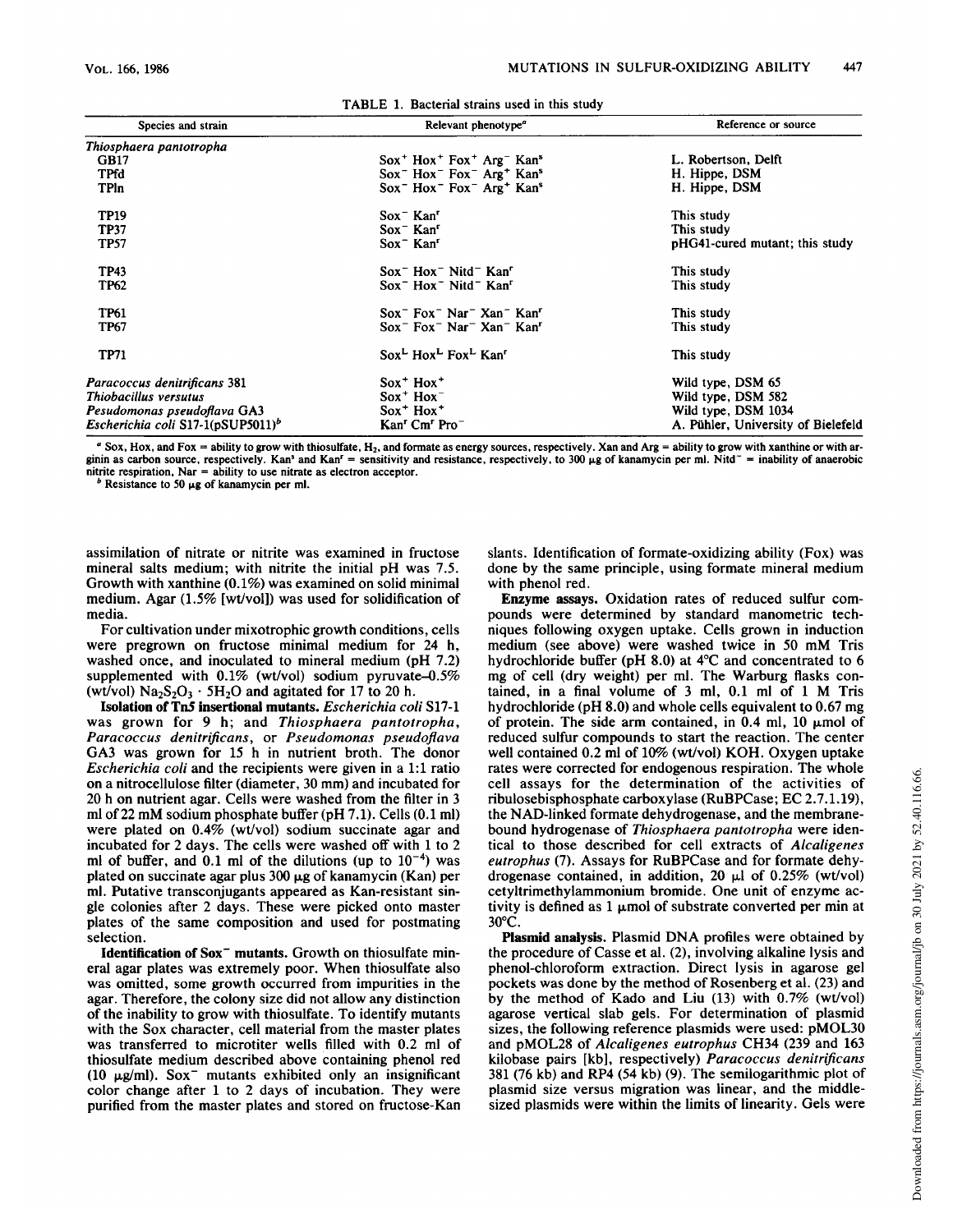TABLE 2. Growth of Thiosphaera pantotropha and Sox<sup>-</sup> mutants under various growth conditions

|       | <b>Strain</b> |                                    | Growth <sup>a</sup> (Klett units) of: |                                               |                                       |                                       |                                               |  |
|-------|---------------|------------------------------------|---------------------------------------|-----------------------------------------------|---------------------------------------|---------------------------------------|-----------------------------------------------|--|
| Group |               | Thio-<br>sul-<br>fate <sup>b</sup> | Formate <sup>b</sup>                  | Fructose-<br>nitrate-<br>aerobic <sup>c</sup> | NB-nitrate,<br>anaerobic <sup>c</sup> | NB-nitrite,<br>anaerobic <sup>c</sup> | Fructose-<br>nitrite,<br>aerobic <sup>c</sup> |  |
|       | <b>GB17</b>   | 48                                 | 75                                    | 449                                           | 319                                   | 109                                   | 220                                           |  |
|       | <b>TP19</b>   |                                    | 63                                    | ND <sup>d</sup>                               | ND                                    | ND                                    | ND                                            |  |
|       | <b>TP37</b>   |                                    | 63                                    | 426                                           | 293                                   | 104                                   | 217                                           |  |
|       | <b>TP57</b>   |                                    | 64                                    | 440                                           | 297                                   | 107                                   | 222                                           |  |
| П     | <b>TP43</b>   |                                    | 45                                    | 455                                           | 56                                    |                                       | 212                                           |  |
|       | <b>TP62</b>   |                                    | 56                                    | 456                                           | 48                                    |                                       | 219                                           |  |
| Ш     | <b>TP61</b>   |                                    |                                       | 13                                            | 13                                    | 103                                   | 225                                           |  |
|       | <b>TP67</b>   |                                    |                                       | 16                                            | 26                                    | 120                                   | 225                                           |  |
| IV    | <b>TP71</b>   | 37                                 | 34                                    | 426                                           | 264                                   | 106                                   | ND                                            |  |

<sup>a</sup> Media and growth conditions are given in the text.

<sup>b</sup> Readings after 48 h.

Readings after 24 h of growth. NB, Nutrient broth.

<sup>d</sup> ND, Not determined.

stained for 45 min in aqueous ethidium bromide  $(0.5 \mu g/ml)$ and destained for <sup>1</sup> <sup>h</sup> before photography with <sup>a</sup> UV transilluminator with a red filter.

Chemicals. Nutrient broth and Bacto agar were purchased from Difco Laboratories, Detroit, Mich. Kanamycin sulfate and agarose type V were from Sigma Chemical Co., Munich, Federal Republic of Germany. Antibiotic sensitivity disks were obtain from Oxoid Ltd., London, United Kingdom. NAD+ was from Boehringer, Mannheim, Federal Republic of Germany. All other chemicals were purchased from E. Merck AG, Darmstadt, Federal Republic of Germany.

### **RESULTS**

Autotrophic growth. To characterize lithoautotrophic abilities of Thiosphaera pantotropha, simple growth conditions were developed for mutant analysis (Table 2). Autotrophic growth with thiosulfate as energy source (doubling time, 4 h) ceased with the acidification of the medium and reached about 150 mg of cell (dry weight) per liter. For growth with hydrogen (doubling time, 7 h), cells were pregrown under mixotrophic conditions with sodium pyruvate and an  $H_2$ containing atmosphere. Heterotrophically pregrown cells exhibited a 4- to 5-day lag phase. Thiosphaera pantotropha was reported not to grow with formate as the sole energy and carbon source (21). To discriminate lithotrophic abilities from autotrophic carbon dioxide fixation (Cfx), growth of Thiosphaera pantotropha on formate was reexamined. Thiosphaera pantotropha grew well with formate as carbon and energy source (doubling time, 2.5 h) when the initial pH was 6.8 (Fig. 1, lane B). Furthermore, growth on formate led to the induction of the key enzyme of autotrophic  $CO<sub>2</sub>$ fixation, RuBPCase (Table 3). This suggests that the formate carbon is assimilated via the Calvin cycle, as in other facultatively chemolithotrophic bacteria.

Tn5 transfer frequencies to thiobacilli. Matings to transfer transposon Tn5 from Escherichia coli to facultatively autotrophic thiobacilli were conducted to select a suitable recipient for transposon mutagenesis. All strains used in this study exhibited excellent characteristics with respect to lithotrophic growth with thiosulfate, hydrogen, or formate  $(8; this study)$ . Kan<sup>r</sup> transconjugants resulting from matings with Escherichia coli S17-1 and Pseudomonas pseudoflava GA3 occurred at a frequency of about  $10^{-8}$  per recipient. With Paracoccus denitrificans 381 and Thiobacillus versutus

the frequency was  $1.2 \times 10^{-8}$ . The highest frequency of 1.5  $\times$  10<sup>-6</sup> transconjugants per recipient cell was obtained with Thiosphaera pantotropha. Therefore, this strain was selected for further investigation. No spontaneous Kan resistance  $(<10^{-9}$ ) was observed in the recipients.

Mutant isolation and characterization. Two independent



FIG. 1. Growth of Thiosphaera pantotropha GB17 and Sox<sup>-</sup> mutants. Cells were pregrown on identical media. (A) For anaerobic growth of GB17 ( $\circlearrowleft$ ,  $\bullet$ ), TP43 ( $\Box$ ,  $\Box$ ), and TP67 ( $\triangle$ ,  $\blacktriangle$ ) nutrient broth was supplemented with nitrate (open symbols) or nitrite (closed symbols). (B) Growth on formate of GB17 ( $\circ$ ), TP67 ( $\blacksquare$ ), and TP71 ( $\bullet$ ). One hundred Klett units are equivalent to 200  $\mu$ g of cell (dry weight) per ml.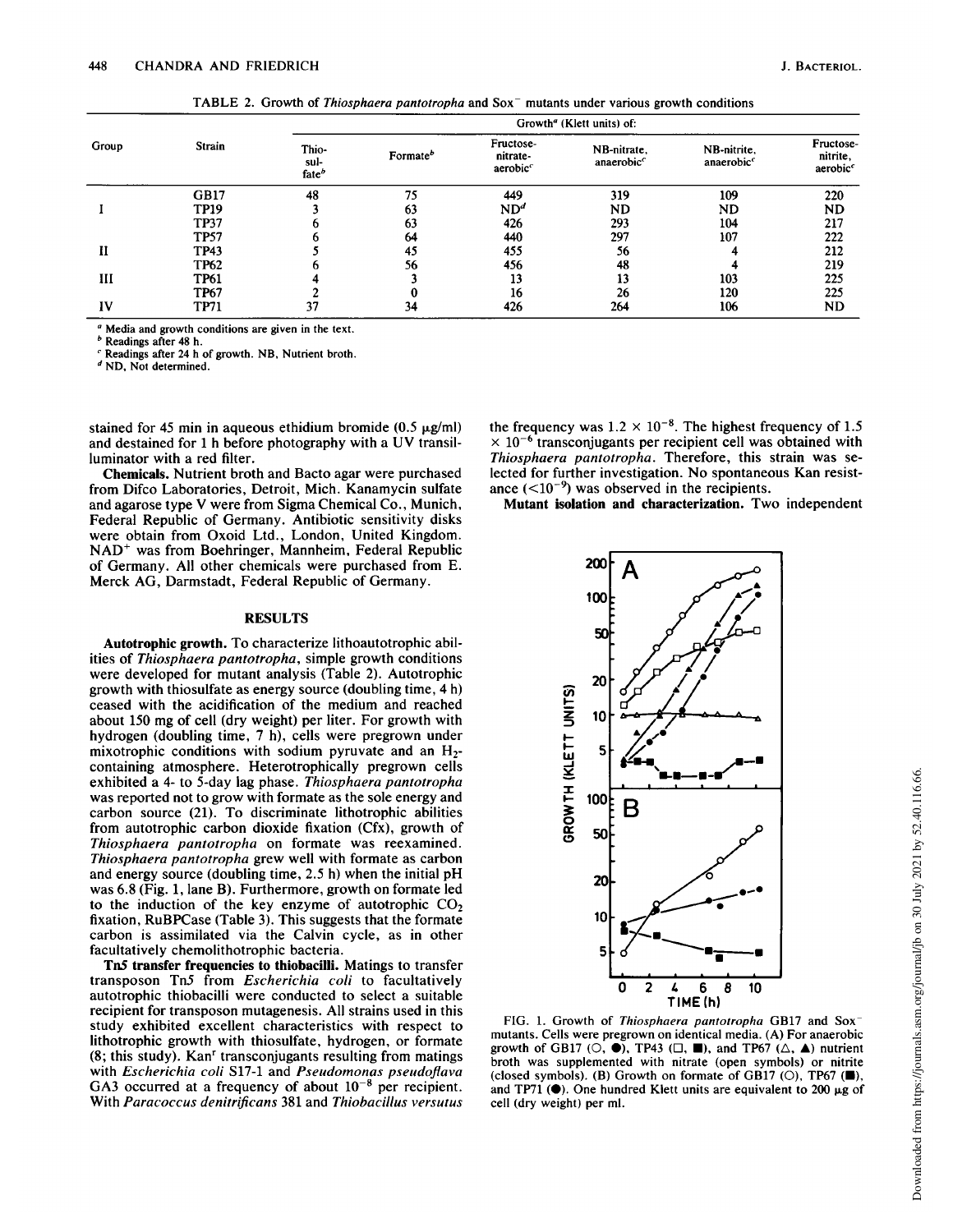| <b>Strain</b> | Sp act (U/mg of protein) under the following growth conditions: |                         |                          |                  |                          |                      |           |  |
|---------------|-----------------------------------------------------------------|-------------------------|--------------------------|------------------|--------------------------|----------------------|-----------|--|
|               |                                                                 | Pyruvate-H <sub>2</sub> |                          | Pyruvate-formate |                          | Pyruvate-thiosulfate |           |  |
|               | Hydrogenase                                                     | <b>RuBPCase</b>         | Formate<br>dehydrogenase | <b>RuBPCase</b>  | Thiosulfate<br>oxidation | Sulfide<br>oxidation | Rhodanese |  |
| <b>GB17</b>   | 1.367                                                           | 0.091                   | 0.428                    | 0.051            | 0.451                    | 0.397                | 0.038     |  |
| <b>TP37</b>   | 1.572                                                           | 0.071                   | 0.326                    | 0.068            | 0                        | 0.006                | 0.043     |  |
| <b>TP43</b>   | 0.171                                                           | 0.033                   | 0.303                    | 0.022            | 0.164                    | 0.191                | 0.048     |  |
| <b>TP57</b>   | 1.373                                                           | 0.098                   | 0.286                    | 0.056            | 0                        | 0.003                | 0.037     |  |
| <b>TP67</b>   | 1.173                                                           | 0.109                   |                          |                  | 0.008                    | 0.025                | 0.039     |  |
| TP71          | 0.976                                                           | 0.078                   | 0.280                    | 0.081            | 0.345                    | 0.303                | 0.034     |  |

TABLE 3. Specific activities of key enzymes of lithoautotrophic metabolism of Thiosphaera pantotropha after growth on different induction media

crosses were performed with Escherichia coli S17-1 and Thiosphaera pantotropha GB17. Kan<sup>r</sup> transconjugants were isolated on succinate-kanamycin mineral agar, transferred to the same agar, and examined for the ability to oxidize thiosulfate on microtiter plates. Of 5,440 Kan<sup>r</sup> isolates, 52 proved to be defective in oxidation of thiosulfate to sulfuric acid. These isolates were unable to grow with thiosulfate as energy source in liquid medium  $(Sox^-)$ . The  $Sox^-$  mutants were analyzed for other litho- or autotrophic growth characteristics and grouped by these properties. Of the phenotypic characters examined four groups were obtained. Group I, represented by three strains (TP19, TP37, and TP57), only lost the sulfur-oxidizing ability (Tables <sup>1</sup> and 2). Group II Sox<sup>-</sup> mutants were pleiotropic and did not grow with  $H_2$  as the electron donor. Of the 46 strains representing this group, strain TP43 was examined in detail. Nitrate as electron acceptor allowed some growth to TP43, while nitrite did not (Fig. 1A); strain TP43 grew well with nitrate and with nitrite as nitrogen source (Table 2). Therefore, only anaerobic nitrite utilization was impaired, besides growth with hydrogen. Growth on formate was not affected. Group III mutants (TP61 and TP67) did not grow with formate as carbon and energy source (Fig. 1, lane B). Nitrite but not nitrate could serve as nitrogen source (Table 2). Anaerobic growth with nitrate as electron acceptor did not occur, while nitrite was utilized well anaerobically (Fig. 1A, and Table 2). These mutants also did not utilize xanthine as carbon or nitrogen source (data not shown). Strain TP71 represented the only mutant of group IV and was characterized by slight autotrophic growth with formate (Fig. 1B), thiosulfate, and H2. Nitrate or nitrite utilization was not affected (data not shown).

Enzymatic analysis of Sox<sup>-</sup> mutants. It is evident from the  $Sox$ <sup>-</sup> mutants that other functions than simply the ability to oxidize thiosulfate are needed to grow with reduced sulfur compounds as energy source. Therefore, key enzymes of lithoautotrophic metabolism such as thiosulfate or sulfide oxidases, hydrogenase, and RuBPCase were assayed in the parent GB17 and the  $Sox$ <sup>-</sup> mutants grown under mixotrophic conditions. In pyruvate mineral medium with molecular hydrogen in the gas atmosphere, the parent and all Soxmutants formed both hydrogenase and RuBPCase activity (Table 3). In this medium thiosulfate-oxidizing activity was not detected (data not shown). In contrast to other mutants the Sox<sup>-</sup> Hox<sup>-</sup> strain TP43 exhibited only about 10% of the hydrogenase and about 30% of the RuBPCase activity expressed by the parent.

After mixotrophic growth with pyruvate-formate, activities of formate dehydrogenase and RuBPCase were found to be about identical in the parent and in mutants TP37, TP57, and TP71. Strain TP43 had high formate dehydrogenase activity but distinctly less RuBPCase activity. Neither of the enzyme activities was detected in the pleiotropic mutant TP67 (Table 3). The parent did not express hydrogenase- or thiosulfate-oxidizing activity with pyruvate-formate as the growth substrate (data not shown). In pyruvate-thiosulfate mineral medium the thiosulfate-oxidizing activity was formed by strain GB17 (specific activity, 0.451 U/mg of protein). Activities of RuBPCase, hydrogenase, or formate dehydrogenase were not observed. Sodium sulfite or tetrathionate were not oxidized (data not shown). No thiosulfate-oxidizing activity was detected in mutants TP37 or TP57. Marginal activity was present in TP67 (specific activity, 0.008 U/mg of protein). Surprisingly, strain TP43 exhibited 36% of the wild-type activity (0.164 U/mg of protein) and TP71 exhibited even higher activity (0.345 U/mg of protein). Sodium sulfide was oxidized to sulfate by whole cells of GB17 grown in pyruvate-thiosulfate medium. The rate of sulfide oxidation by the parent and the various  $Sox$ <sup>-</sup> mutants gave activities similar to those for thiosulfate oxidation (Table 3).

Rhodanese cleaves thiosulfate with cyanide to form thiocyanate and sulfite. Rhodanese activity was present in all Sox<sup>-</sup> mutants at levels similar to those in the parents (Table 3). Rhodanese activity was also present in pyruvate-grown cells without added thiosulfate (data not shown). From these results we share the opinion of Lu and Kelly (16) that rhodanese is not involved in thiosulfate utilization.

Plasmid analysis. In the facultative chemolithotroph Alcaligenes eutrophus, genes for hydrogen-oxidizing ability (Hox), denitrification (Nitd), and autotrophic carbon dioxide fixation are located on the plasmid pHG1 (1, 10, 22). We examined Thiosphaera pantotropha and its  $Sox^-$  mutants for the presence of plasmids by different techniques (2, 13, 23). Thiosphaera pantotropha harbored two plasmids that differed in size from those found in Paracoccus denitrificans and Thiobacillus versutus (Fig. 2). The approximate size of the Thiosphaera pantotropha megaplasmid pHG41 was about 450 kb. The middle-sized plasmid pHG42 was determined to be 110 kb. In mutant TP57, a representative of group I, plasmid pHG41 was not detected by the different methods. The strain still contained pHG42 (Fig. 3). Other group <sup>I</sup> mutants contained both plasmids (data not shown). An alteration in physical properties of pHG42 of strain TP57 and other Sox<sup>-</sup> mutants of groups I, III, and IV, in comparison with the parent, was not observed. Thus, the insertion of  $Tn5$  into pHG42 of these  $Sox$ <sup>-</sup> mutants was not likely. However, pHG42 of strain TP43 was slightly smaller than that of the parent and mutants of the other groups (Fig. 3). Sox<sup>+</sup> Kan<sup>s</sup> revertants of TP43, obtained after incubation in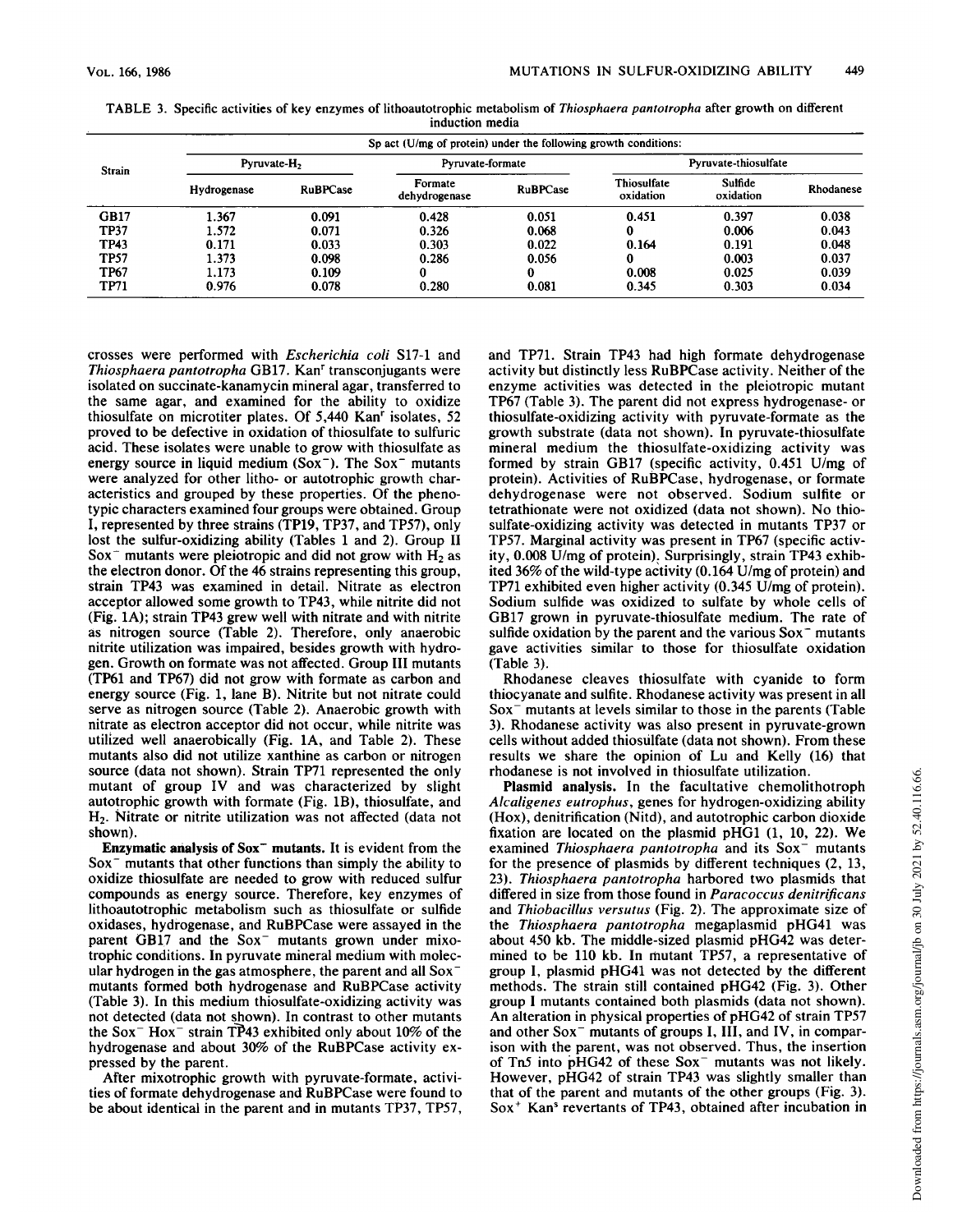

FIG. 2. Plasmid profiles of facultatively lithoautotrophic thiobacilli. Lane A, Paracoccus denitrificans 381; lane B, Thiosphaera pantotropha; lane C, Thiobacillus versutus. Lysis was done by the method of Casse et al. (2).

thiosulfate medium for 7 days, exhibited the same size of pHG42 as strain TP43 (data not shown).

Besides Thiosphaera pantotropha GB17 obtained from L. Robertson (21), the strain originating from the Delft Culture Collection and stored by DSM under liquid nitrogen (TPln) or the strain originating as a freeze-dried culture (TPfd) was included in these studies. Both strains were Kan<sup>s</sup> and exhibited numerous pleiotrophic effects. They were unable to grow with thiosulfate, hydrogen, formate, and fructose. They did not grow anaerobically with nitrate or nitrite as electron acceptor but grew well aerobically. These compounds were used as nitrogen source (data not shown). The spontaneous mutant TPln harbored, besides pHG41 and pHG42, three new plasmids, pHG411, pHG412, and pHG413. These three plasmids were also harbored by strain TPfd, while pHG41 and pHG42 could not be detected (Fig. 4).

The genetic information located on pHG41 is unknown. Different phenotypic properties have been correlated with plasmids such as resistances against antibiotics or heavy



FIG. 3. Plasmid profiles of Tn5-induced Sox<sup>-</sup> mutants of Thiosphaera pantotropha. Lane A, GB17; lane B, TP57; lane C, TP43; lane D, TP67; If indicates the linear fraction of DNA.

pHG 411 pHG 412 If pHG 413

TPfd TPIn GB17

FIG. 4. Plasmid profiles of spontaneous Sox<sup>-</sup> mutants of Thiosphaera pantotropha. The white arrowhead indicates the position of the faint band of pHG41 of strains GB17 and TPln; lf indicates the liner fraction of DNA.

metals or degradation of haloaromatic compounds (19). The parent and the pHG41<sup>-</sup> strain TP57 were investigated for antibiotic sensitivity by the disk method. Both strains were resistant to streptomycin, trimethoprim, gentamicin, lincomycin, 5-fluorocytosine, and clindamycin. Both strains were identically sensitive to rifampin, tetracycline, ampicillin, carbenicillin, chloroamphenicol, nitrofurantoin, vancomycin, erythromycin, nalidixic acid, tobramycin, oleandomycin, and spectinomycin. The neomycin resistance of TP57 was due to TnS. The heavy metal sensitivity of TP57 against mercury, copper, zinc, tellurate, cobalt, nickel, cadmium, thallium, and chromate ions was identical to that of the parent. Both strains were highly resistant to lead and arsenate. Thiosphaera pantotropha GB17 and TP57 grew well on 2-fluoro- and 2-aminobenzoate and poorly on 4fluoro-and 4-hydroxybenzoate. Otherwise, substituted benzoic acid could not be utilized. Therefore, plasmid pHG41 of Thiosphaera pantotropha currently must be considered cryptic.

## DISCUSSION

By Tn5 insertional mutagenesis of Thiosphaera pantotropha we obtained different groups of mutants that shared the inability to grow lithoautotrophically with thiosulfate. The group I mutants (e.g., TP37 and TP57) were also unable to oxidize sulfide. Therefore, both thiosulfate and sulfide may be oxidized by the same system or they may be under the same regulation of formation.

The group II mutant TP43, defective in anaerobic nitrite metabolism, grew well with nitrite as nitrogen source. Although a low rate of thiosulfate oxidation and hydrogenase activity was expressed, no growth occurred with  $H_2$  or thiosulfate. Therefore, an electron acceptor common to thiosulfate and hydrogen oxidation and to nitrite reduction might have been abolished. This conclusion may be in agreement with the finding of Lu and Kelly (17), who have described cytochrome  $c_{551}$  and  $c_{552.5}$  to be part of the thiosulfate-oxidizing system of Thiobacillus versutus.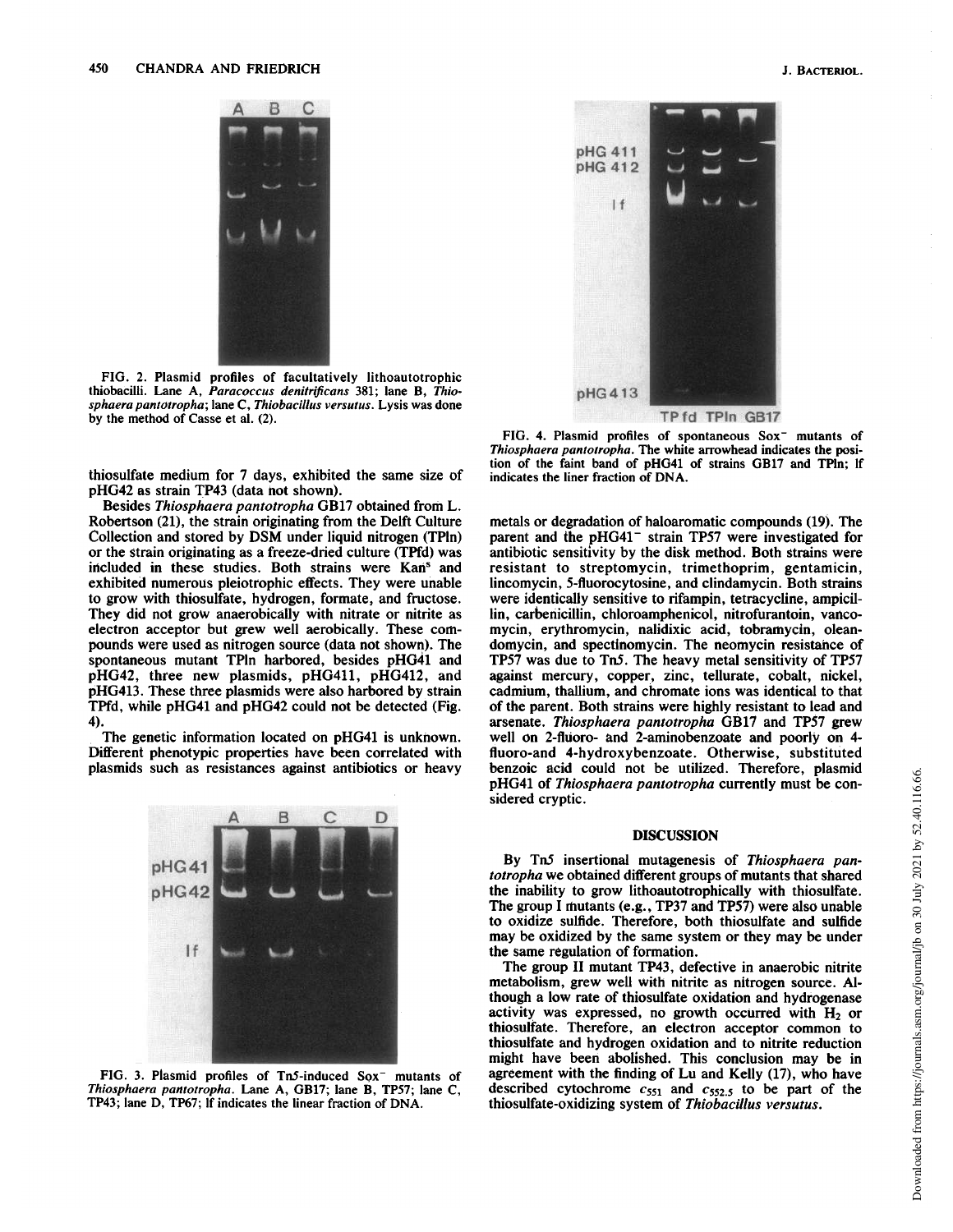RuBPCase activity was significantly decreased under mixotrophic growth conditions with hydrogen or formate in TP43 (Table 3). In many autotrophic bacteria the synthesis of RuBPCase requires a reductant to allow the highly energy-requiring autotropic  $CO<sub>2</sub>$  fixation to operate. Reductant is supplied by high light intensities in Chromatium vinosum (15), by reduced substrates such as butyrate during photoheterotrophic growth of Rhodospirillum rubrum (26), and by hydrogen or formate metabolism in Alcaligenes eutrophus (11). In analogy, the mutation of strain TP43 that caused the inability to grow with  $H<sub>2</sub>$  or thiosulfate may have caused the inability to generate energy from this oxidation, leading to decreased RuBPCase formation. Because formate dehydrogenase was linked to NAD, energy generation from formate oxidation was not affected, leading to fully expressed RuBPCase formation.

The Sox<sup>-</sup> mutants of group III (TP61 and TP67) were defective in formate oxidation, growth on xanthine, and dissimilatory or assimilatory nitrate reduction. Formate dehydrogenase, xanthine dehydrogenase, and nitrate reductase are molybdenum-containing enzymes in procaryotic and eucaryotic cells (3, 12, 18). In fact, molybdenum is necessary for lithoautotrophic growth on thiosulfate (C. Friedrich, unpublished data). Sulfite oxidase of Thiobacillus novellus contains a pterin molybdenum cofactor (27). Although in Thiobacillus versutus added sulfite oxidase enhanced the in vitro thiosulfate oxidation rate by 15 to 30%, the enzyme was not considered to be essential (17). At present the mechanism of thiosulfate cleavage is unknown (14). Despite the unknown role of sulfite oxidase, we propose a molybdenum cofactor common to nitrate reductase, formate dehydrogenase, and xanthine dehydrogenase of Thiosphaera pantotropha to be involved in thiosulfate oxidation. Thus, thiosulfate cleavage and oxidation may represent a new reaction of molybdenum hydroxylases:

$$
S_2O_3^{2-} + H_2O \rightarrow S^{2-} + SO_4^{2-} + 2H^+
$$

The observation that neither thiosulfate nor sulfide was not converted in the group  $I$  Sox<sup>-</sup> mutants supports this model. This model is further supported by the conclusions of Lu and Kelly (16, 17), who have characterized the thiosulfateoxidizing system of Thiobacillus versutus and proposed a reaction mechanism that exclusively involved hydroxylation reactions of the sulfane sulfur rather than oxygenation (16, 17).

The group IV mutant TP71 exhibited only slight growth on thiosulfate, hydrogen, and formate. The key enzymes to metabolize these energy sources were expressed (Table 3). Also, energy generation from this metabolism did not seem to be affected because RuBPCase was expressed as in the parent. Therefore, phosphoribulokinase or a ribulosephosphate-regenerating sequence like sedoheptulosebisphosphate activity might have been deficient in this strain.

Two plasmids (pHG41 and pHG42) were found in Thiosphaera pantotropha. In strain TP57, cured of pHG41, no difference in the size of the 110-kb pHG42 was observed, indicating that the 7-kb Tn5 may not be inserted into pHG42. However, restriction analysis will be necessary. Tn5 insertion into pHG41 cannot be identified by an alteration in the physical properties of the plasmid. However, preliminary reversion analysis reveals that TP57 reverts to the Sox+ Kans phenotype. In case pHG41 did not represent a multimer of pHG42, pHG41 did not seem to be involved in the Sox character. Although in some hydrogen-utilizing bacteria the lithotrophic ability is located on a megaplasmid (6), other strains like Pseudomonas pseudoflava GA3 do not harbor any plasmid (9) but carry the Hox and the Sox character. Despite the fact that strain TP43 harbored Tn5, it shared common properties with strains TPln and TPfd: (i) the inability for anaerobic nitrite respiration and no growth with  $H_2$  or thiosulfate, and (ii) either a deletion of pHG42 or <sup>a</sup> gene rearrangement that decreased the size of pHG42 (Fig. <sup>3</sup> and 4). The denitrifying ability (Nitd) of Alcaligenes eutrophus is located on the megaplasmid pHG1 (22), and Nitd<sup>-</sup> strains of Alcaligenes eutrophus are also Hox<sup>-</sup>. However, it is doubtful whether pHG42 is involved in the Sox Hox character because strain TP43 was able to revert to the  $Sox^+$  Hox<sup>+</sup> phenotype. Furthermore, a mutant cured of pHG42 but which still harbors pHG41 has been isolated (C. Friedrich, unpublished data), and this mutant exhibits identical lithotrophic properties as the parent strain GB17.

#### ACKNOWLEDGMENTS

We thank H. J. Knackmuss for investigating the haloaromaticdegrading ability of Thiosphaera pantotropha. We are grateful to the Alexander-von-Humboldt-Foundation for a stipend to T.S.C., R. Greger for careful technical assistance, and W. Kues for typing the manuscript.

This study was supported by the Deutsche Forschungsgemeinschaft.

#### LITERATURE CITED

- 1. Bowien, B., B. Friedrich, and C. G. Friedrich. 1984. Involvement of megaplasmids in heterotrophic depression of the carbon-dioxide assimilating enzyme system in Alcaligenes spp. Arch. Microbiol. 139:305-310.
- 2. Casse, F., C. Boucher, J. S. Juliot, M. Michel, and G. Denari6. 1979. Identification and characterization of large plasmids in Rhizobium meliloti using agarose gel electrophoresis. J. Gen. Microbiol. 113:229-242.
- 3. Coughlan, P. 1980. Aldehyde oxidase, xanthine oxidase and xanthine dehydrogenase, hydroxylases containing molybdenum iron-sulphur and flavin, p. 119-185. In P. Coughlan (ed.), Molybdenum and molybdenum containing enzymes. Pergamon Press, Oxford.
- 4. Davidson, M. S., P. Roy, and A. 0. Summers. 1985. Transpositional mutagenesis of Thiobacillus novellus and Thiobacillus versutus. Appl. Environ. Microbiol. 49:1436-1441.
- Davidson, M. S., and A. O. Summers. 1983. Wide-host-range plasmids function in the genus Thiobacillus. Appl. Environ. Microbiol. 46:565-572.
- 6. Friedrich, B., C. Hogrefe, and H. G. Schlegel. 1981. Naturally occurring genetic transfer of hydrogen-oxidizing ability between strains of Alcaligenes eutrophus. J. Bacteriol. 147:198-205.
- 7. Friedrich, C. G., B. Bowien, and B. Friedrich. 1979. Formate and oxalate metabolism in Alcaligenes eutrophus. J. Gen. Microbiol. 115:185-192.
- 8. Friedrich, C. G., and G. Mitrenga. 1981. Oxidation of thiosulfate by Paracoccus denitrificans and other hydrogen bacteria. FEMS Microbiol. Lett. 10:209-212.
- 9. Gerstenberg, C., B. Friedrich, and H. G. Schlegel. 1982. Physical evidence for plasmids in autotrophic, especially hydrogenoxidizing bacteria. Arch. Microbiol. 133:90-96.
- 10. Hogrefe, C., D. Romermann, and B. Friedrich. 1984. Alcaligenes eutrophus hydrogenase genes (Hox). J. Bacteriol. 158:43-48.
- 11. Im, 0. S., and C. G. Friedrich. 1983. Fluoride, hydrogen, and formate activate ribulosebisphosphate carboxylase formation in Alcaligenes eutrophus. J. Bacteriol. 154:803-808.
- 12. Johnson, J. L. 1980. The molybdenum cofactor common to nitrate reductase xanthin dehydrogenase and sulphite oxidase, p. 345-384. In P. Coughlan (ed.), Molybdenum and molybdenum containing enzymes. Pergamon Press, Oxford.
- 13. Kado, C. I., and S.-T. Liu. 1981. Rapid procedure for detection